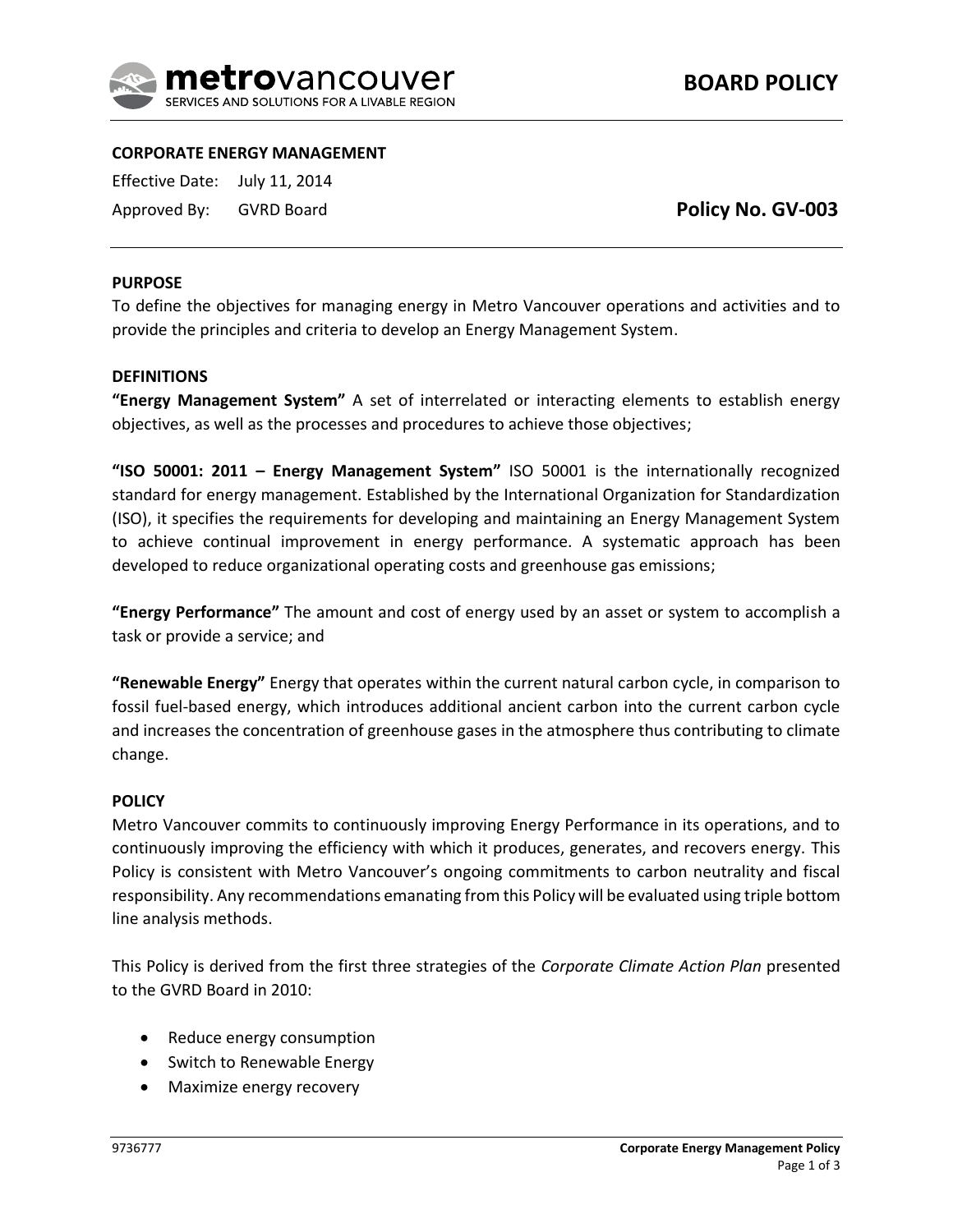These three strategies are consistent with the direction provided in the *Board Strategic Plan* adopted by the GVRD Board in 2014.

## **ENERGY MANAGEMENT SYSTEM**

Metro Vancouver will develop an Energy Management System to support this Policy. The Energy Management System will address Energy Performance, energy recovery, and the transition to Renewable Energy by building ISO 50001: 2011 – Energy Management System principles into Metro Vancouver practices. The Energy Management System will include:

- Establishing substantiated, realistic, and measurable targets that motivate continuous improvement and are consistent with other objectives;
- Developing a strategic energy management planning process for achieving these targets using triple bottom line analysis methods;
- Regularly monitoring and reporting on progress toward meeting these targets using a corporate energy and greenhouse gas tracking system;
- Establishing processes that continuously improve Energy Performance in planning, design, procurement, construction, operation, and maintenance of Metro Vancouver assets and services;
- Providing access to energy information and training for staff; and
- Empowering staff to generate solutions that meet the objectives of this Policy.

# **Application**

This Policy applies to the planning, design, procurement, construction, operation, and maintenance of facilities, vehicles, and equipment owned or operated by Metro Vancouver or by third parties on Metro Vancouver's behalf. It governs the production, generation, recovery, and use of:

- Purchased energy for the operation of utilities, fleet, and facilities and including electricity, natural gas, liquid petroleum products, and propane;
- Energy related to air, marine, and ground travel for corporate business;
- Electricity generated from Metro Vancouver operations and facilities;
- Thermal energy produced from the combustion of biomethane and municipal solid waste;
- Energy and fuel produced by, generated by, or recovered from Metro Vancouver operations, infrastructure, and facilities and including biomethane, sewer heat, trucked liquid waste, refuse, biosolids, potential energy in water reservoirs, solar energy, biomass, and wind energy; and
- Other forms of energy at Metro Vancouver.